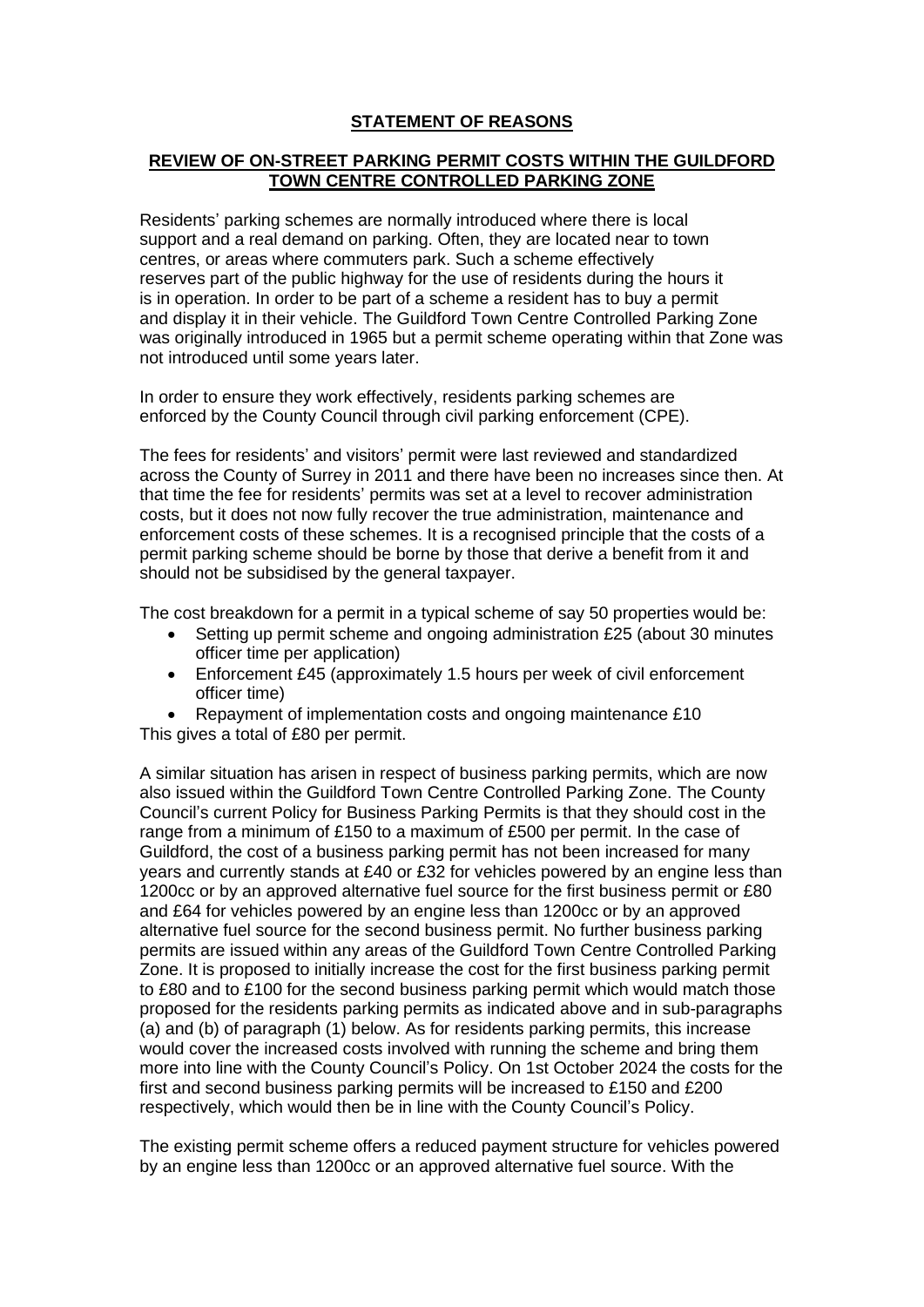above breakdown of costs applying to all permit holders regardless of their vehicle choice and the increasing adoption of these types of vehicles it is unsustainable to subsidise this discount. Rather than further increasing the price of a permit for combustible fuelled vehicle owners to maintain this discount it is proposed that this discount is removed. For the avoidance of doubt, this would apply to both residents and business parking permits.

The charge for subsequent permits is proposed to be higher to encourage fewer multi permit applications from a single household or business (while allowing for this eventuality), and to discourage excessive on street parking (and encourage off street parking). It would also encourage less reliance on cars and more use of alternative, more sustainable, means of transport.

Many residents rely on full time assistance to help with child-care, which can sometimes be difficult to accommodate within the constraints of our current permit scheme rules. We are therefore proposing to introduce child-care permits in all permit schemes in order to make it easier for those providing child-care to be able to park. However, in order to prevent childcare permits from being prioritised over residents, in Catchment Area D of the Guildford Town Centre Controlled Parking Zone where there is a limit on the number of residents' parking permits in issue at any one time, it is proposed that no Childcare Parking Permits would be issued in this area. This would prioritise the limited number of on-street parking spaces in this Catchment Area for residents. The fee for these permits will be aligned with the number of resident's permits issued to the household.

In order to allow residents to have more visitors, we propose to increase the limit on the number of daily visitors' permits issued to a household each year to 150.

In order to reduce the cost to residents for short-term visits, we propose to introduce 2-hour visitors permits at a cost of £1 each. Each household will be allowed to apply for up to 250 of these each year.

There will be no change to the administrative fee of £15, charged for the alteration to or replacement of a permit, and residents will still be able to obtain a refund should they no longer need their permit. This administrative fee of £15 was introduced throughout the whole of the County of Surrey in 2011 following a decision by the County Council to introduce such a charge to defray the costs involved with issuing duplicate parking permits. Unfortunately, it would appear that the Consolidation Order of 2009 (as amended) that enforces the Guildford Town Centre Controlled Parking Zone was never amended correctly to reflect this change in its entirety. For the avoidance of doubt, it is now intended to so further amend the Order of 2009 to put this matter beyond any doubt. This is to clarify the situation and formalise the current arrangements and involves no changes whatsoever to this charge which, as stated above, has been levied since 2011.

Subject to the Traffic Regulation Orders being amended, the revised charges will be applicable from when residents next renew their permits on 1<sup>st</sup> October 2022.

The cost of processing the advertisement of the council's intention to make changes to fees for permit parking schemes is significant and therefore it is not financially realistic to carry out the exercise on a regular short-term basis. Therefore, in order to ensure that the residents permit charge is maintained roughly in line with inflation for the next few years, the fees for permits will be increased by £4 every 2 years, starting in April 2024 and continuing until April 2028.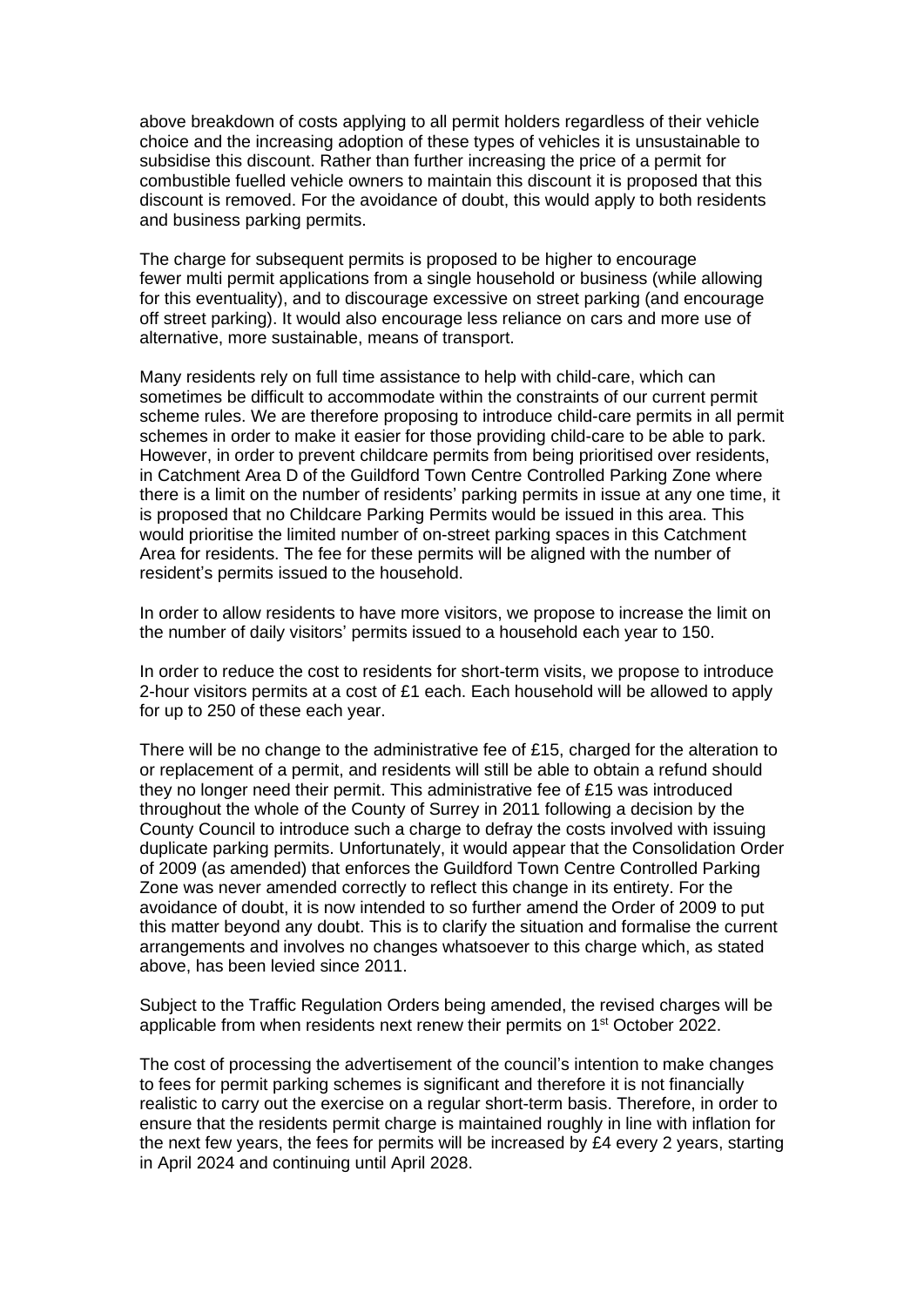## **DRAFTING AMENDMENT:**

In 2021 a further Amendment Order was made to the existing Consolidation Order of 2009 that currently enforces the Guildford Town Centre Controlled Parking Zone. The effect of this Amendment Order was to extend the hours of control in certain Catchment Areas of the Guildford Town Centre Controlled Parking Zone and to increase certain of the parking charges at some of the on-street parking places within that Zone. However, a minor error has occurred within that Amendment Order, which it is now intended to correct. In the Third Part of The First Schedule to the Order of 2009 there are three lists of the roads where parking places are situated where vehicles may be left for a period of either 30 minutes, or 2 hours, or 3 hours. However, in the case of the parking places where the maximum stay is 30 minutes, this period of 30 minutes only applies between the hours of 8.30 a.m. and 6 p.m. on Mondays to Sundays inclusive. Between the hours of 6 p.m. and 9 p.m. on Mondays to Sundays inclusive there is no time limit on how long a vehicle may be left in any of those parking places. However, the heading to the relevant part of the Third Part of The First Schedule to the Order of 2009 (as amended) only states the period of 30 minutes without stating the time period during which that limit applies and also does not state that between 6 p.m. and 9 p.m. there is no time limit at those parking places. It is now intended to correct these errors so that the Order of 2009 (as amended) correctly states the times at the parking places where the time limit is either 30 minutes or unlimited and when those periods of time apply. The effect of this change is merely to clarify the situation and formalise the current arrangements and involves no actual changes to the way the Consolidation Order of 2009 (as amended) currently operates.

## **SUMMARY:**

It is recommended:

(1) That a traffic regulation order is advertised to advise that the county council intends -

a) to set a fee of £80 for the first annual residents permit,

b) to set a fee of £100 for a second permit issued to the same household,

c) to set a fee of £80 for the first business parking permit, which would increase to £150 on 1<sup>st</sup> October 2024,

d) to set a fee of £100 for the second business parking permit, which would increase to £200 on 1<sup>st</sup> October 2024;

e) to increase the fees for all annual residents' permits by £4 every two years from April 2024 to April 2028

f) to set a fee of £3 each for daily resident's visitors' permits issued in busier locations (e.g., town centres) and of £2 each for ones issued elsewhere,

g) to increase the annual allowance of daily residents' visitors permits that can be issued to a household to 150,

h) to introduce a 2-hour visitor permit in all permit schemes, at a fee of £1 each, with an annual allowance per household of 250,

i) to introduce childcare permits within the current permit schemes in all of the Catchment Areas within the Guildford Town Centre Controlled Parking Zone (except for Catchment Area D where no such permits would be issued under any circumstances whatsoever), with the fee being aligned with the number of residents' permits issued to the relevant household,

j) to remove the fee for carers' permits and issue them free of charge,

(2) That, if no objections are maintained, the order be made and the revised fees introduced.